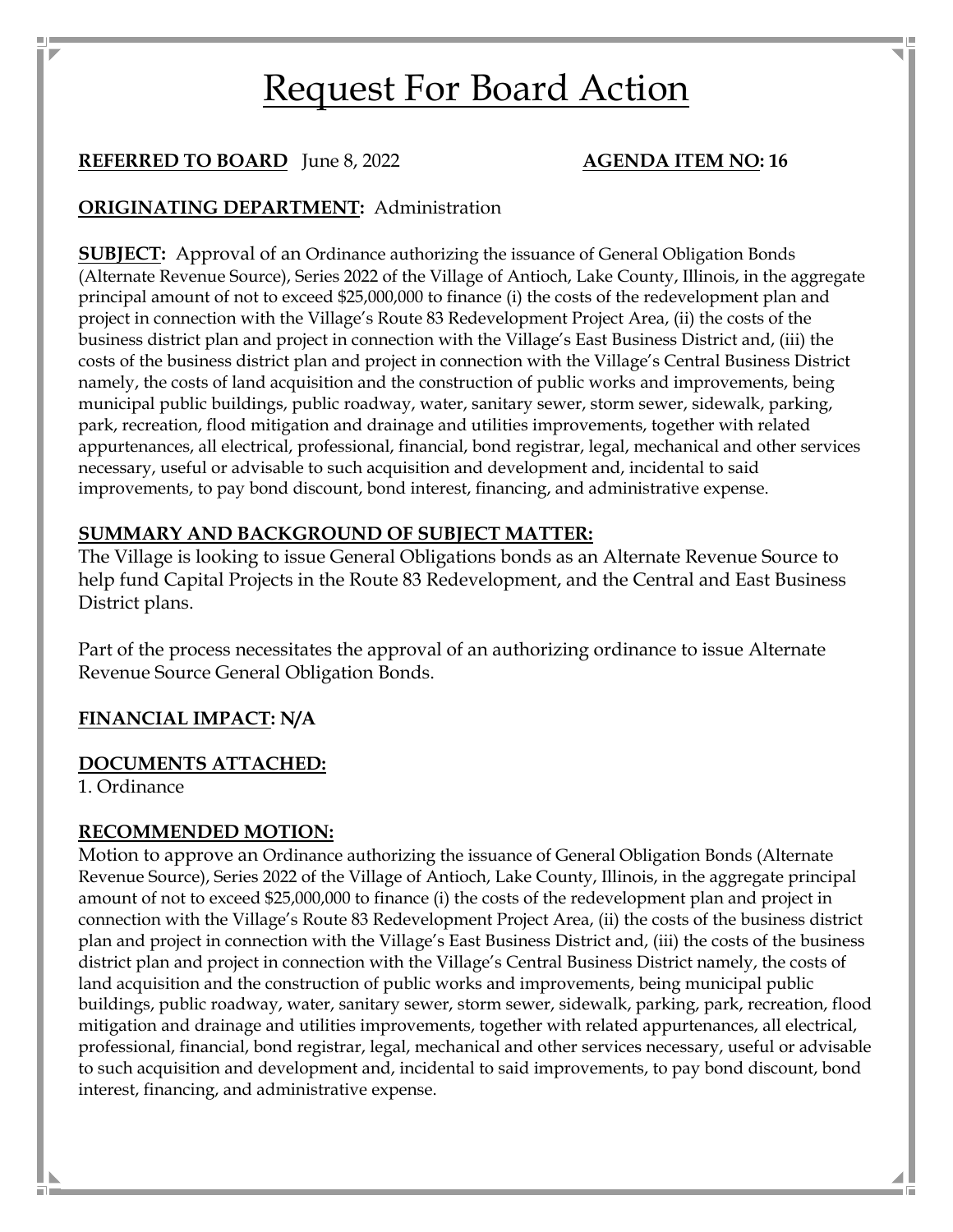**EXTRACT OF MINUTES** of the regular public meeting of the President and Board of Trustees of the Village of Antioch, Lake County, Illinois, held at the Antioch Village Hall, 874 Main Street, in said Village at 7:00 p.m., on the 8th day of June, 2022.

The President called the meeting to order and directed the Village Clerk to call the roll. Upon the roll being called, Scott J. Gartner, the President, being physically present at such time and place, and the following Trustees, being physically present at such time and place, answered present:

The following Trustees attended the meeting by video or audio conference:

The following Trustees were absent and did not participate in the meeting in any manner or to any extent whatsoever:

The President and Board of Trustees then discussed the status of the proposed project to finance (i) the costs of the redevelopment plan and project in connection with the Village's Route 83 Redevelopment Project Area, (ii) the costs of the business district plan and project in connection with the Village's East Business District and, (iii) the costs of the business district plan and project in connection with the Village's Central Business District namely, the costs of land acquisition and the construction of public works and improvements, being municipal public buildings, public roadway, water, sanitary sewer, storm sewer, sidewalk, parking, park, recreation, flood mitigation and drainage and utilities improvements, together with related appurtenances, all electrical, professional, financial, bond registrar, legal, mechanical and other services necessary, useful or advisable to such acquisition and development and, incidental to said improvements, to pay bond discount, bond interest, financing, and administrative expense.

Financing for the project was discussed.

l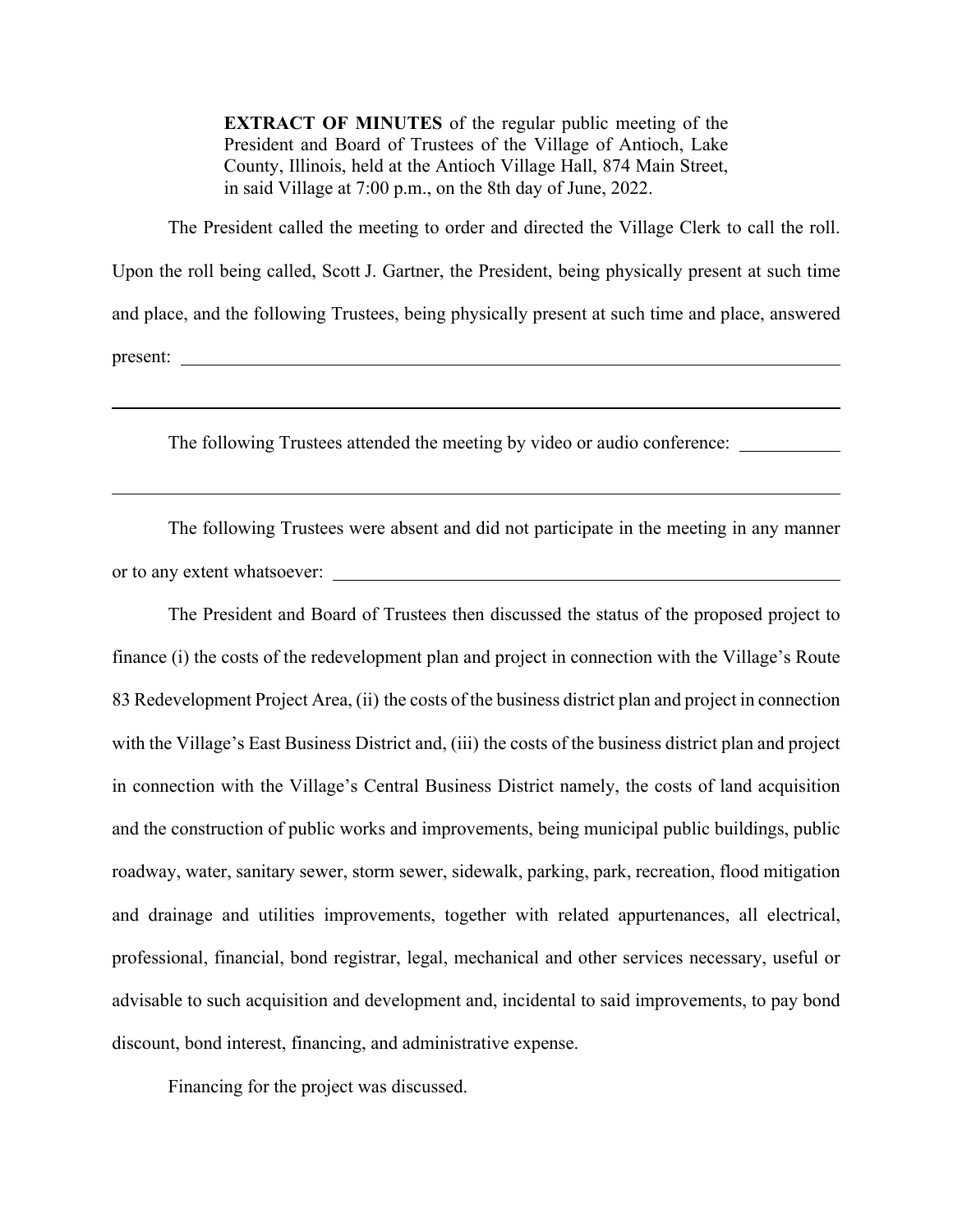Thereupon, the President presented an ordinance entitled:

**AN ORDINANCE** authorizing the issuance of General Obligation Bonds (Alternate Revenue Source), Series 2022 of the Village of Antioch, Lake County, Illinois, in the aggregate principal amount of not to exceed \$25,000,000 to finance (i) the costs of the redevelopment plan and project in connection with the Village's Route 83 Redevelopment Project Area, (ii) the costs of the business district plan and project in connection with the Village's East Business District and, (iii) the costs of the business district plan and project in connection with the Village's Central Business District namely, the costs of land acquisition and the construction of public works and improvements, being municipal public buildings, public roadway, water, sanitary sewer, storm sewer, sidewalk, parking, park, recreation, flood mitigation and drainage and utilities improvements, together with related appurtenances, all electrical, professional, financial, bond registrar, legal, mechanical and other services necessary, useful or advisable to such acquisition and development and, incidental to said improvements, to pay bond discount, bond interest, financing, and administrative expense.

Trustee moved and Trustee seconded the motion

that said ordinance as presented and read by title be adopted.

During discussion, Scott J. Gartner, the President, gave a brief public recital of the nature

of the ordinance before the Village Board, including a public reading of its title and a brief review.

After a full discussion thereof, the President directed that the roll be called for a vote upon

the motion to adopt the ordinance as read by title.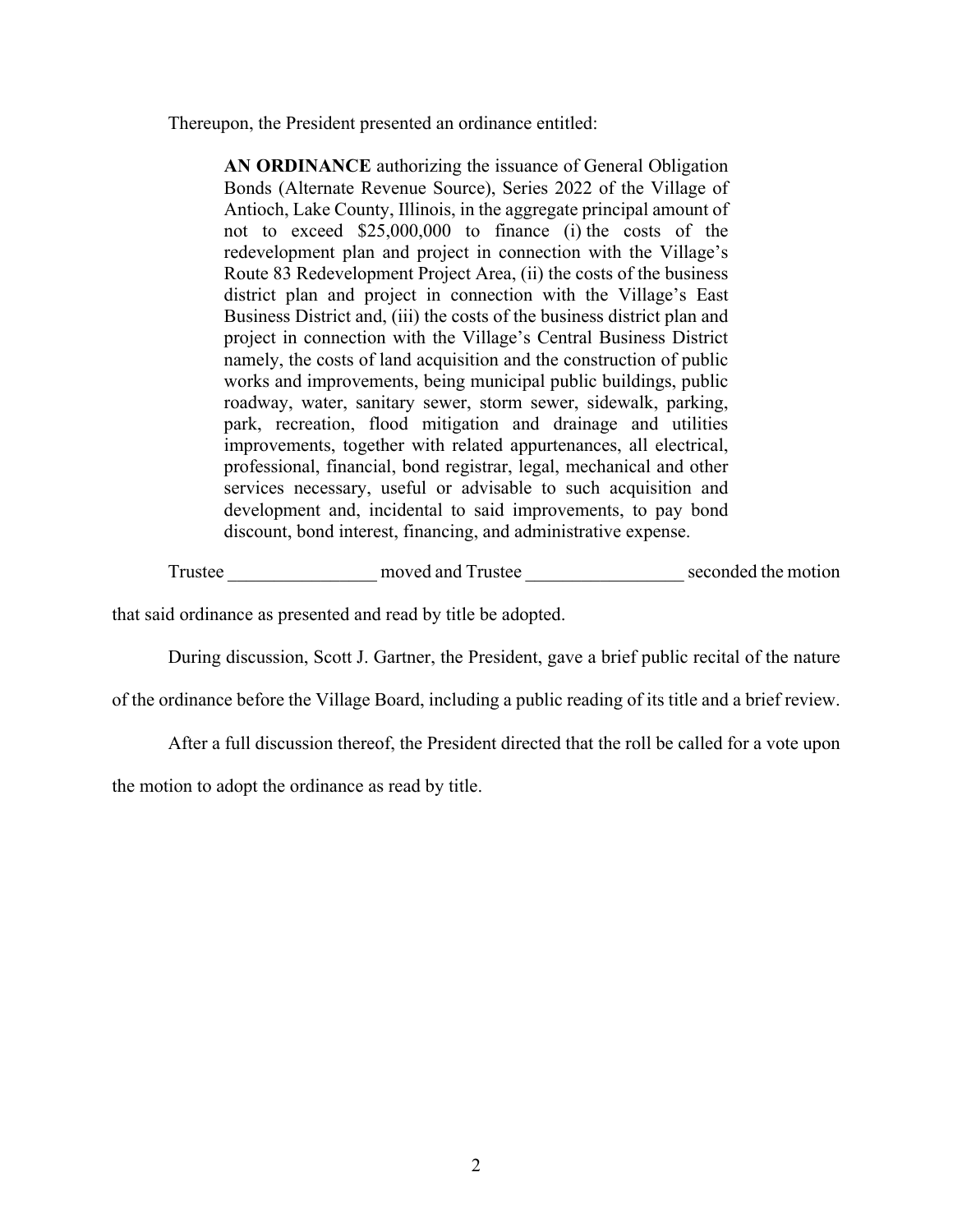Upon the roll being called, the following Trustees voted:

| AYE:           |                                           |                                                    |  |  |
|----------------|-------------------------------------------|----------------------------------------------------|--|--|
| NAY:           |                                           | <u> 1989 - John Stein, Amerikaansk politiker (</u> |  |  |
| <b>ABSENT:</b> | <u> 1980 - Jan Barat, prima politik (</u> |                                                    |  |  |

**WHEREUPON** the President declared the motion carried and the ordinance adopted, and henceforth did approve and sign the same in open meeting and did direct the Village Clerk to record the same in full in the records of the President and Board of Trustees of the Village of Antioch, Lake County, Illinois.

Other business not pertinent to the preceding ordinance was duly transacted at said meeting.

 $\overline{a}$ 

Upon motion duly made and seconded, the meeting adjourned.

Village Clerk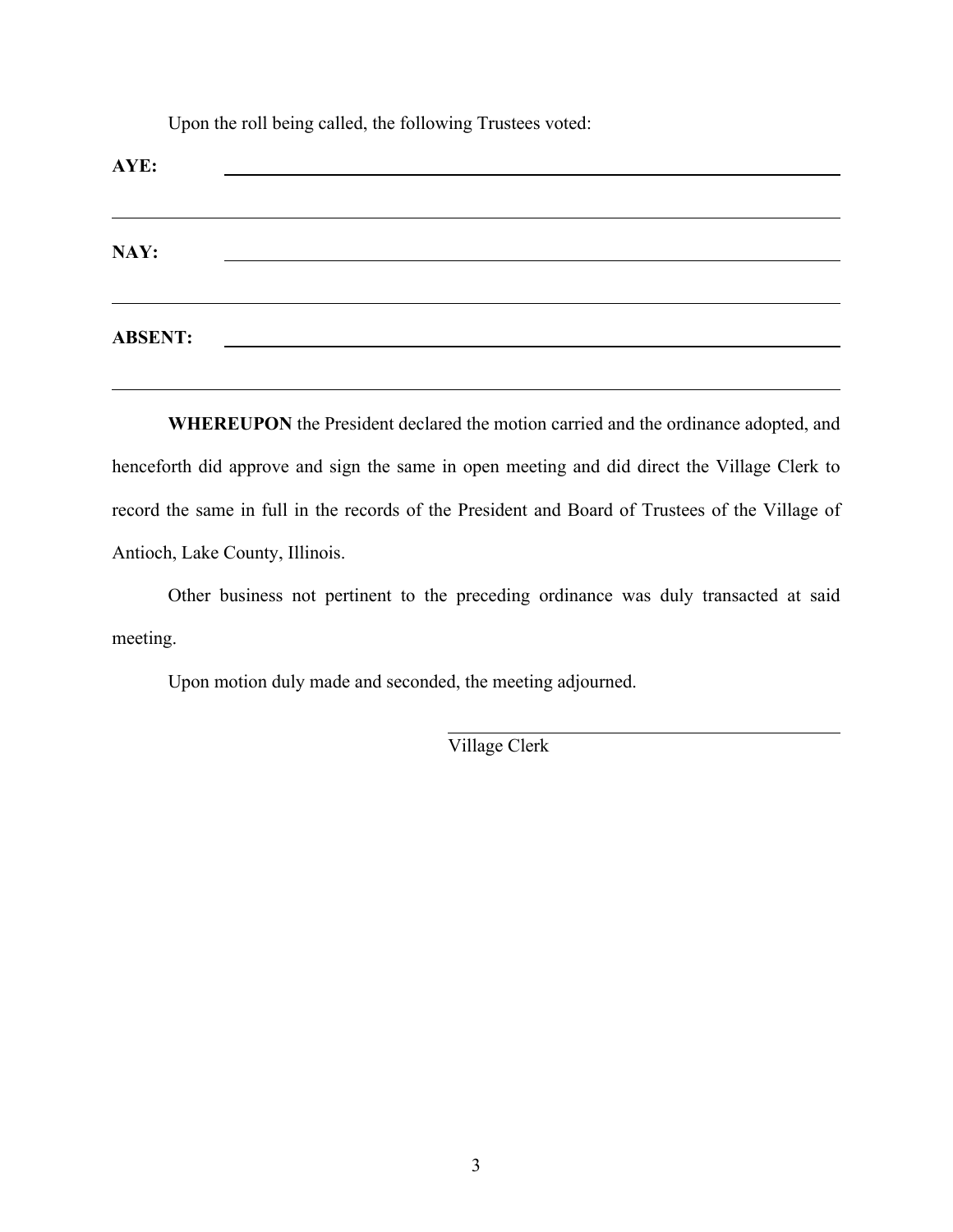**AN ORDINANCE** authorizing the issuance of General Obligation Bonds (Alternate Revenue Source), Series 2022 of the Village of Antioch, Lake County, Illinois, in the aggregate principal amount of not to exceed \$25,000,000 to finance (i) the costs of the redevelopment plan and project in connection with the Village's Route 83 Redevelopment Project Area, (ii) the costs of the business district plan and project in connection with the Village's East Business District and, (iii) the costs of the business district plan and project in connection with the Village's Central Business District namely, the costs of land acquisition and the construction of public works and improvements, being municipal public buildings, public roadway, water, sanitary sewer, storm sewer, sidewalk, parking, park, recreation, flood mitigation and drainage and utilities improvements, together with related appurtenances, all electrical, professional, financial, bond registrar, legal, mechanical and other services necessary, useful or advisable to such acquisition and development and, incidental to said improvements, to pay bond discount, bond interest, financing, and administrative expense.

#### **PREAMBLES**

#### **WHEREAS:**

A. The Village of Antioch, Lake County, Illinois (the "**Village**"), is a duly organized and existing municipality and unit of local government of the State of Illinois, and is operating under and pursuant to the provisions of the Illinois Municipal Code, and all laws amendatory thereof and supplementary thereto, including the Local Government Debt Reform Act of the State of Illinois, as amended (the "**Reform Act**").

B. The President and Board of Trustees of the Village (the "**Corporate Authorities**") have heretofore determined and do hereby determine that it is necessary and in the best interests of the public health, safety and welfare of the Village to undertake certain public works and improvements, including, but not limited to, the issuance of a Village obligation to finance (i) the costs of the redevelopment plan and project in connection with the Village's Route 83 Redevelopment Project Area, (ii) the costs of the business district plan and project in connection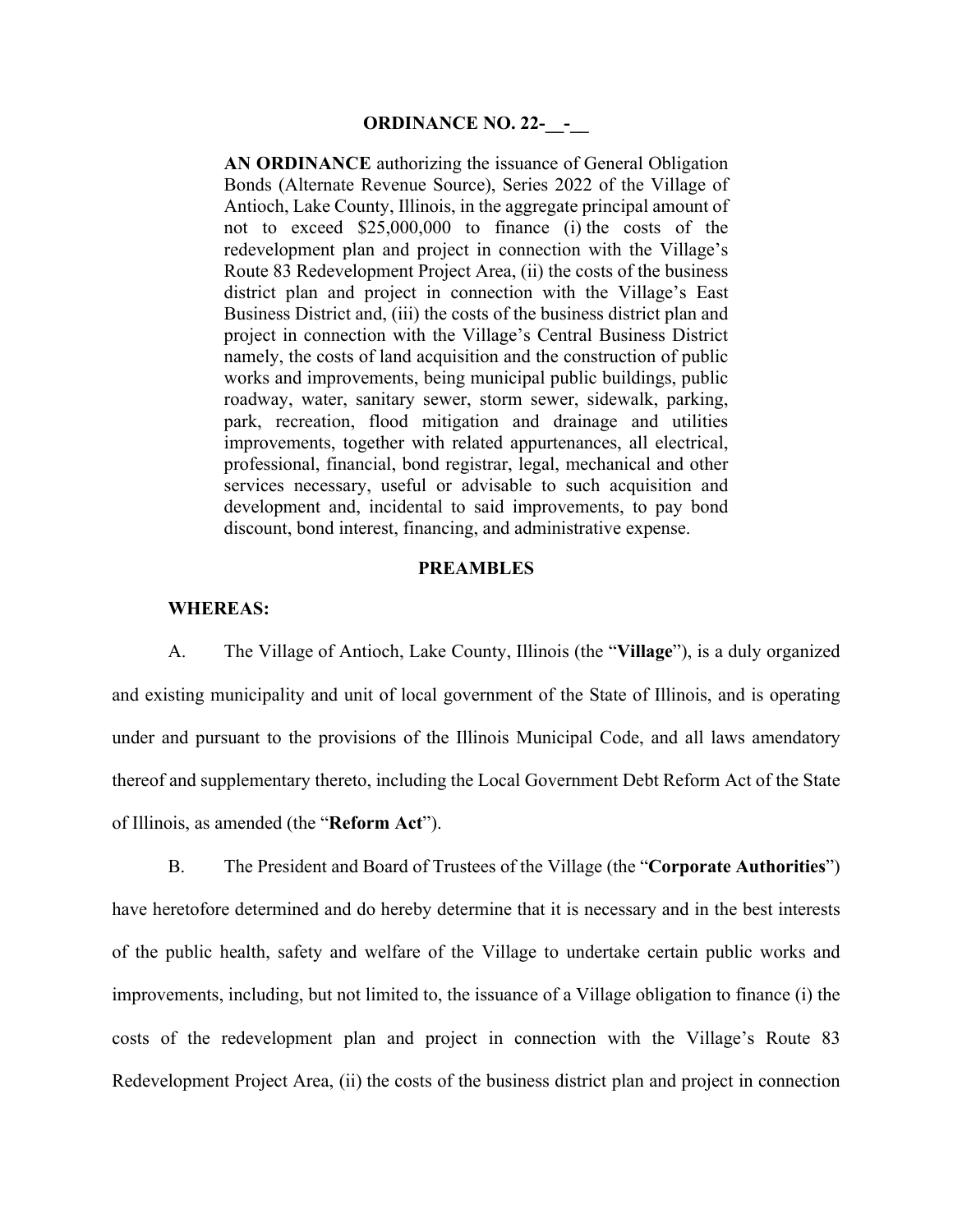with the Village's East Business District and, (iii) the costs of the business district plan and project in connection with the Village's Central Business District namely, the costs of land acquisition and the construction of public works and improvements, being municipal public buildings, public roadway, water, sanitary sewer, storm sewer, sidewalk, parking, park, recreation, flood mitigation and drainage and utilities improvements, together with related appurtenances, all electrical, professional, financial, bond registrar, legal, mechanical and other services necessary, useful or advisable to such acquisition and development and, incidental to said improvements, to pay bond discount, bond interest, financing, and administrative expense (all of which said acquisition, construction, services and incidental expenses may be referred to as the "**Project**").

C. The total estimated costs of the Project, as defined, are not more than \$25,000,000.

D. There are insufficient funds of the Village on hand and lawfully available to pay costs of the Project.

E. The costs of the Project may be paid by borrowing money and issuing bonds pursuant to the provisions of the Reform Act payable from one or more of the following revenue sources: (a) the incremental property taxes, if any, derived from the Route 83 Redevelopment Project Area (the "**Redevelopment Project Area**") of the Village, (b) the amounts on deposit in and to the credit of the Special Tax Allocation Fund for the Redevelopment Project Area, (c) the retailers' occupation tax and service occupation tax, if any, derived from the East Business District (the "**East Business District**") of the Village, (d) the amounts on deposit in and to the credit of the East Business District Tax Allocation Fund for the East Business District, (e) the retailers' occupation tax and service occupation tax, if any, derived from the Central Business District (the "**Central Business District**") of the Village, and (f) the amounts on deposit in and to the credit of the Central Business District Tax Allocation Fund for the Central Business District (collectively,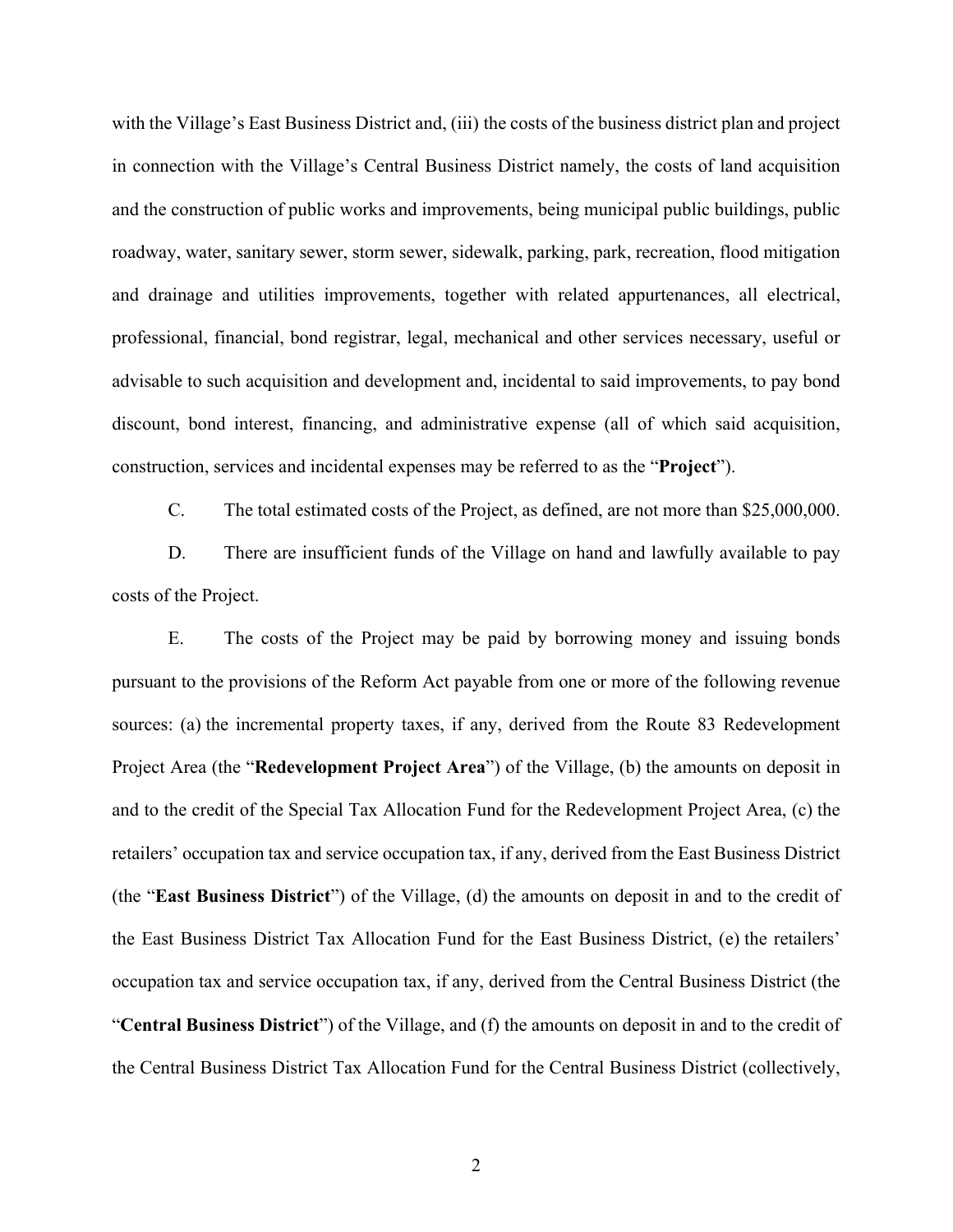the "**Pledged Revenues**"), and the levy and collection of ad valorem property taxes upon all taxable property in the Village without limitation as to rate or amount, if the Pledged Revenues pledged to the payment of such bonds shall be insufficient to pay such bonds.

F. The Pledged Revenues are a source of funds, other than enterprise revenues, received or available to be received by the Village and available for any one or more of its corporate purposes, and, as provided in the Reform Act, the Village is authorized to issue its alternate bonds payable from one or more of the Pledged Revenues to pay the costs of the Project.

G. It is necessary and in the best interests of the public health, safety and welfare of the Village that the Project be undertaken and, in order to raise the funds required for such purpose, it will be necessary for the Village to borrow an amount not to exceed \$25,000,000 and, in evidence thereof, to issue alternate bonds, all as provided by the Reform Act, in an aggregate principal amount not to exceed \$25,000,000, subject to the right of backdoor referendum as herein provided.

**Now Therefore** Be It And It Is Hereby Ordained by the President and Board of Trustees of the Village of Antioch, Lake County, Illinois, as follows:

*Section 1. Incorporation of Preambles*. The Corporate Authorities hereby find that all of the recitals contained in the preambles to this Ordinance are true, correct, and complete and do incorporate them into this Ordinance by this reference.

*Section 2. Determination to Issue Bonds*. It is necessary and in the best interests of the public health, safety and welfare of the Village to undertake the Project, all as described above, and that for the purpose of paying the costs of the Project, there are hereby authorized to be issued and sold General Obligation Bonds (Alternate Revenue Source), Series 2022 (the "**Bonds**") in the aggregate principal amount not to exceed \$25,000,000, payable from one or more of the Pledged Revenues.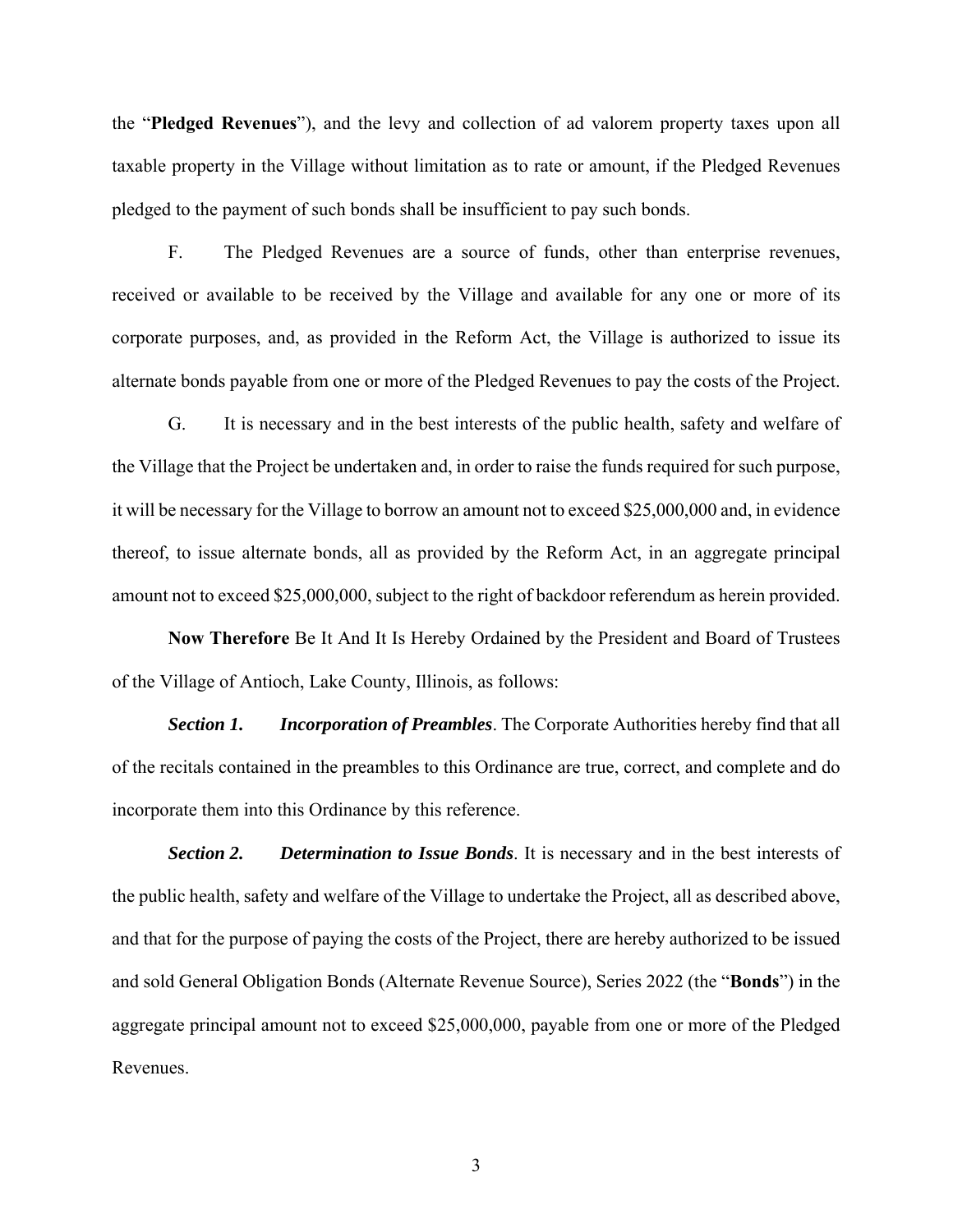*Section 3. Publication*. This Ordinance, including the notice in statutory form set forth herein in Section 4 (the "**Notice**"), shall be published by the Corporate Authorities in *The News Sun*, being a newspaper of general circulation in the Village. Electors numbering 823 electors (being equal to the greater of (i) 7.5% of the number of registered voters of the Village or (ii) 200 of those registered voters or 15% of those registered voters, whichever is less) shall have the right to petition that the question of issuing the Bonds be submitted to referendum. The time for filing of any of such petition with the Village Clerk is within thirty (30) days after the date of the publication of this Ordinance and the Notice. If no such petition is filed with respect to the Bonds, then such bonds shall be authorized to be issued, sold, and delivered by the Village. Petition forms shall be provided by the Village Clerk to any individual requesting one.

*Section 4. Notice*. The Corporate Authorities hereby determine that the Notice is in the proper statutory form and is made a part hereof and notice is hereby given as follows:

#### **NOTICE OF INTENT TO ISSUE GENERAL OBLIGATION BONDS (ALTERNATE REVENUE SOURCE), SERIES 2022 AND RIGHT TO FILE PETITIONS**

**NOTICE IS HEREBY GIVEN** that pursuant to an Ordinance, numbered 22- - (the "**Ordinance**"), and duly adopted by the President and Board of Trustees on the 8th day of June, 2022, the Village of Antioch, Lake County, Illinois (the "**Village**"), intends to issue alternate bonds, designated General Obligation Bonds (Alternate Revenue Source), Series 2022 (the "**Bonds**") in the aggregate principal amount of not to exceed \$25,000,000, to finance (i) the costs of the redevelopment plan and project in connection with the Village's Route 83 Redevelopment Project Area, (ii) the costs of the business district plan and project in connection with the Village's East Business District and, (iii) the costs of the business district plan and project in connection with the Village's Central Business District namely, the costs of land acquisition and the construction of public works and improvements, being municipal public buildings, public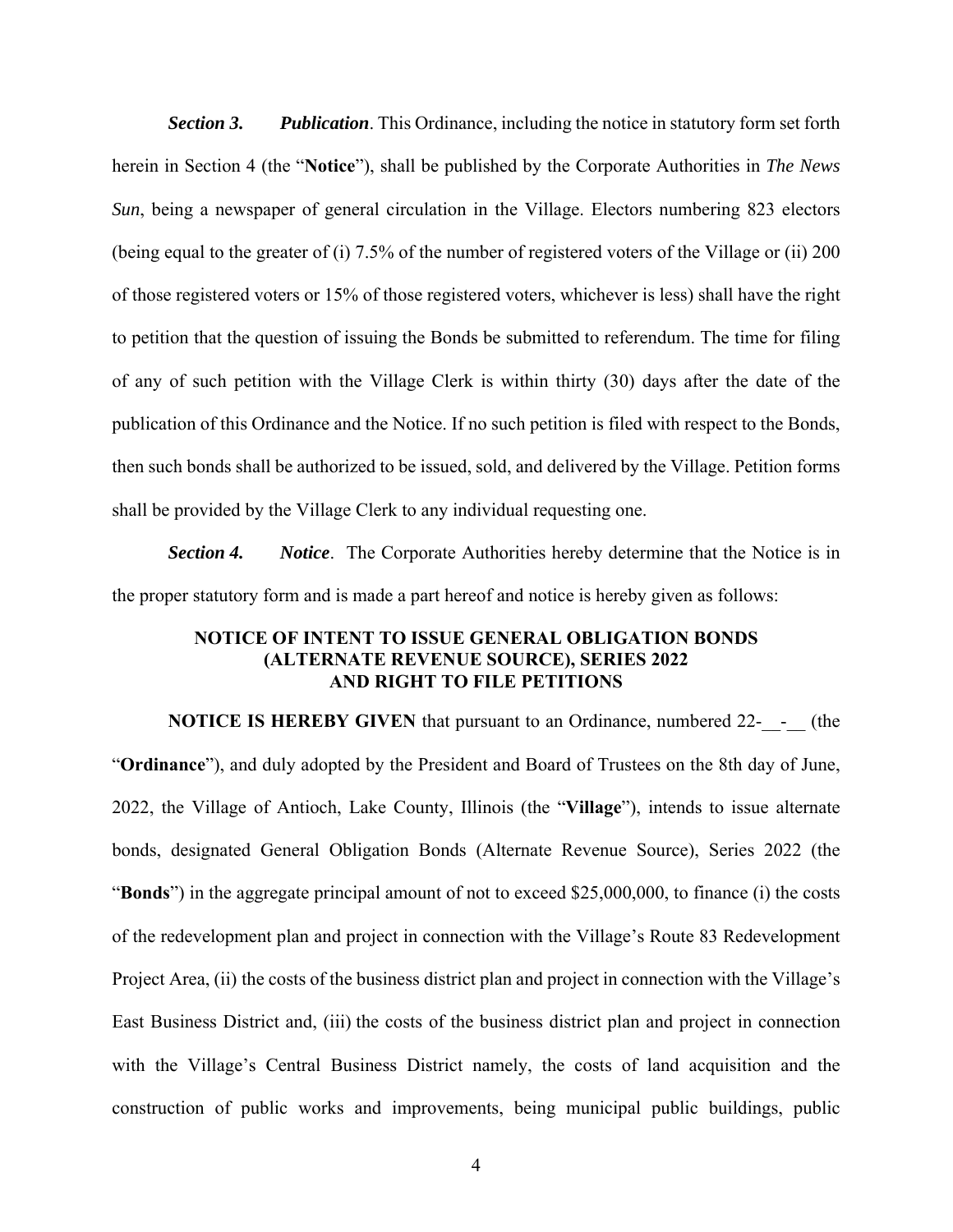roadway, water, sanitary sewer, storm sewer, sidewalk, parking, park, recreation, flood mitigation and drainage and utilities improvements, together with related appurtenances, all electrical, professional, financial, bond registrar, legal, mechanical and other services necessary, useful or advisable to such acquisition and development and, incidental to said improvements, to pay bond discount, bond interest, financing, and administrative expense.

The Bonds shall have as the revenue source pledged to the payment of the principal of and interest on the Bonds therefor one or more of the following revenue sources: (a) the incremental property taxes, if any, derived from the Route 83 Redevelopment Project Area (the "**Redevelopment Project Area**") of the Village, (b) the amounts on deposit in and to the credit of the Special Tax Allocation Fund for the Redevelopment Project Area, (c) the retailers' occupation tax and service occupation tax, if any, derived from the East Business District (the "**East Business District**") of the Village, (d) the amounts on deposit in and to the credit of the East Business District Tax Allocation Fund for the East Business District, (e) the retailers' occupation tax and service occupation tax, if any, derived from the Central Business District (the "**Central Business District**") of the Village, and (f) the amounts on deposit in and to the credit of the Central Business District Tax Allocation Fund for the Central Business District; *provided, however*, that if such revenue source or sources pledged to the payment of the Bonds shall be insufficient to pay the Bonds, ad valorem property taxes upon all taxable property in the Village without limitation as to rate or amount are authorized to be levied and extended to pay the principal of and interest on the Bonds.

**NOTICE IS HEREBY FURTHER GIVEN** that any 823 or more electors of the Village (being equal to the greater of (i) 7.5% of the number of registered voters of the Village or (ii) 200 of those registered voters or 15% of those registered voters, whichever is less) shall have the right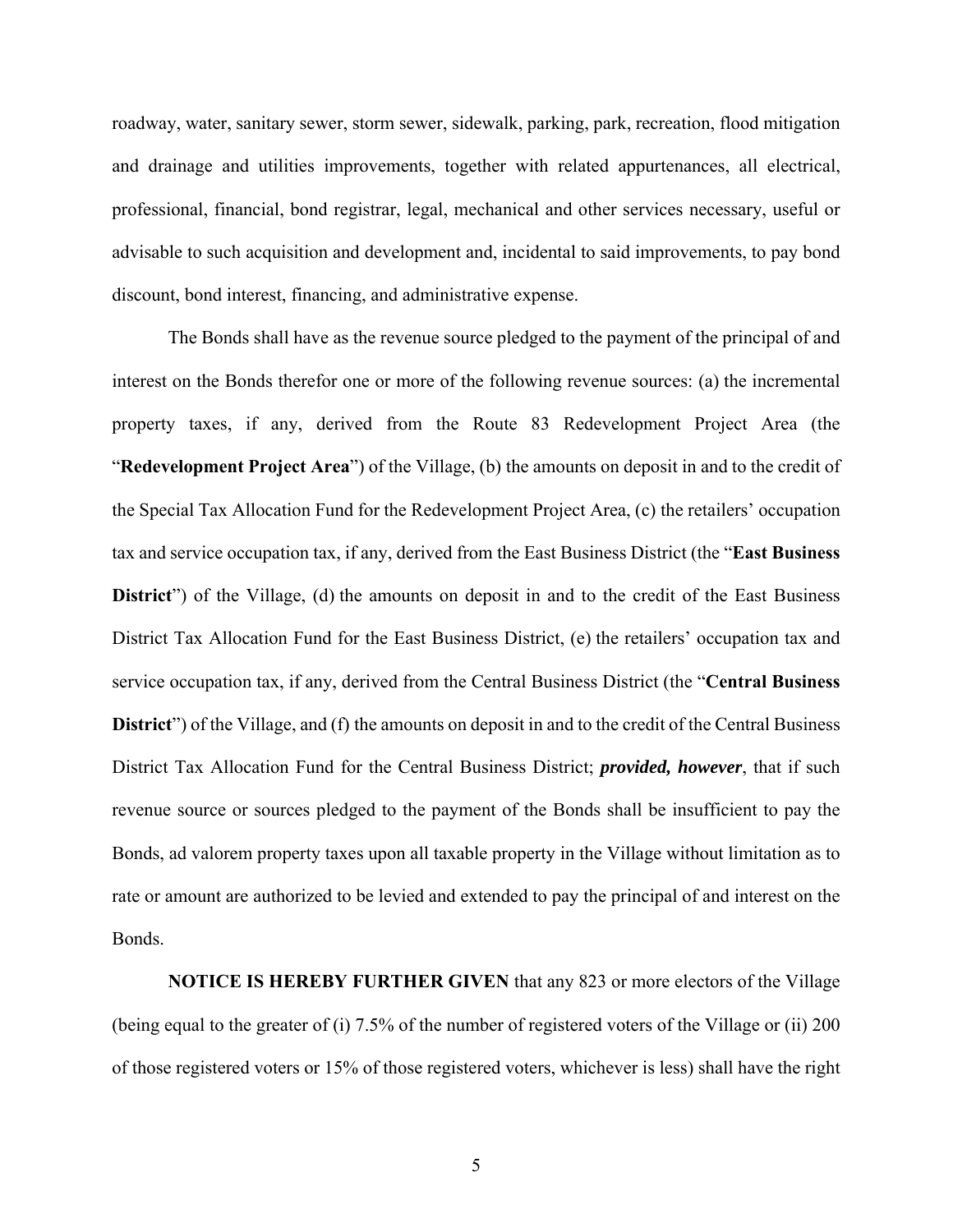to petition that the question of issuing the Bonds be submitted to referendum. The time for the filing of any of such petitions with the Village Clerk is within thirty (30) days after the date of publication of the Ordinance and this Notice. If such petition is filed with the Village Clerk within thirty (30) days after the date of publication of the Ordinance and this Notice, the question of the issuance of the Bonds shall be submitted to the electors of the Village at the general election to be held on the 8th day of November, 2022.

A form of petition for such purpose is available to any individual requesting one from the office of the Village Clerk.

Dated this 13th day of June, 2022.

/s/Lori K. Romine Village Clerk Village of Antioch Lake County, Illinois

*Section 5. Additional Ordinances*. If no petition meeting the requirements of applicable law is filed during the petition period hereinabove referred to, then the Corporate Authorities may adopt additional ordinances or proceedings supplementing or amending this Ordinance providing for the issuance and sale of the Bonds, and prescribing all the details of such bonds, so long as the maximum aggregate principal amount of the Bonds as set forth in this Ordinance is not exceeded, there is no material change in the Project, and as further provided in the Reform Act. Such additional ordinances or proceedings shall in all instances become effective in accordance with law. This Ordinance, together with such additional ordinances or proceedings, shall constitute complete authority for the Village to issue the Bonds in accordance with applicable law.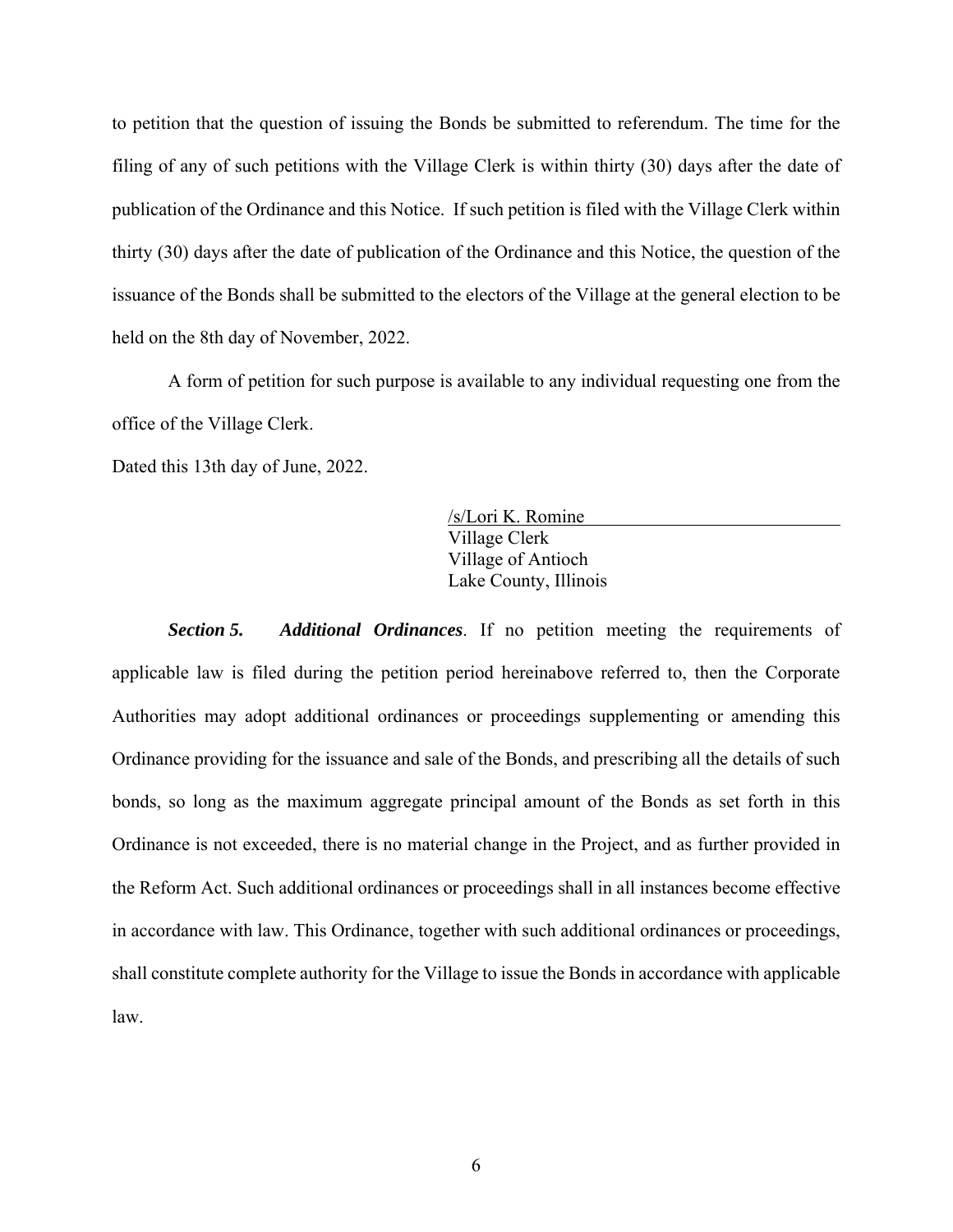*Section 6. Severability*. If any section, paragraph, clause, or provision of this Ordinance shall be held invalid, the invalidity of such section, paragraph, clause, or provision shall not affect any of the other provisions of this Ordinance.

# **[REMAINDER OF PAGE INTENTIONALLY LEFT BLANK]**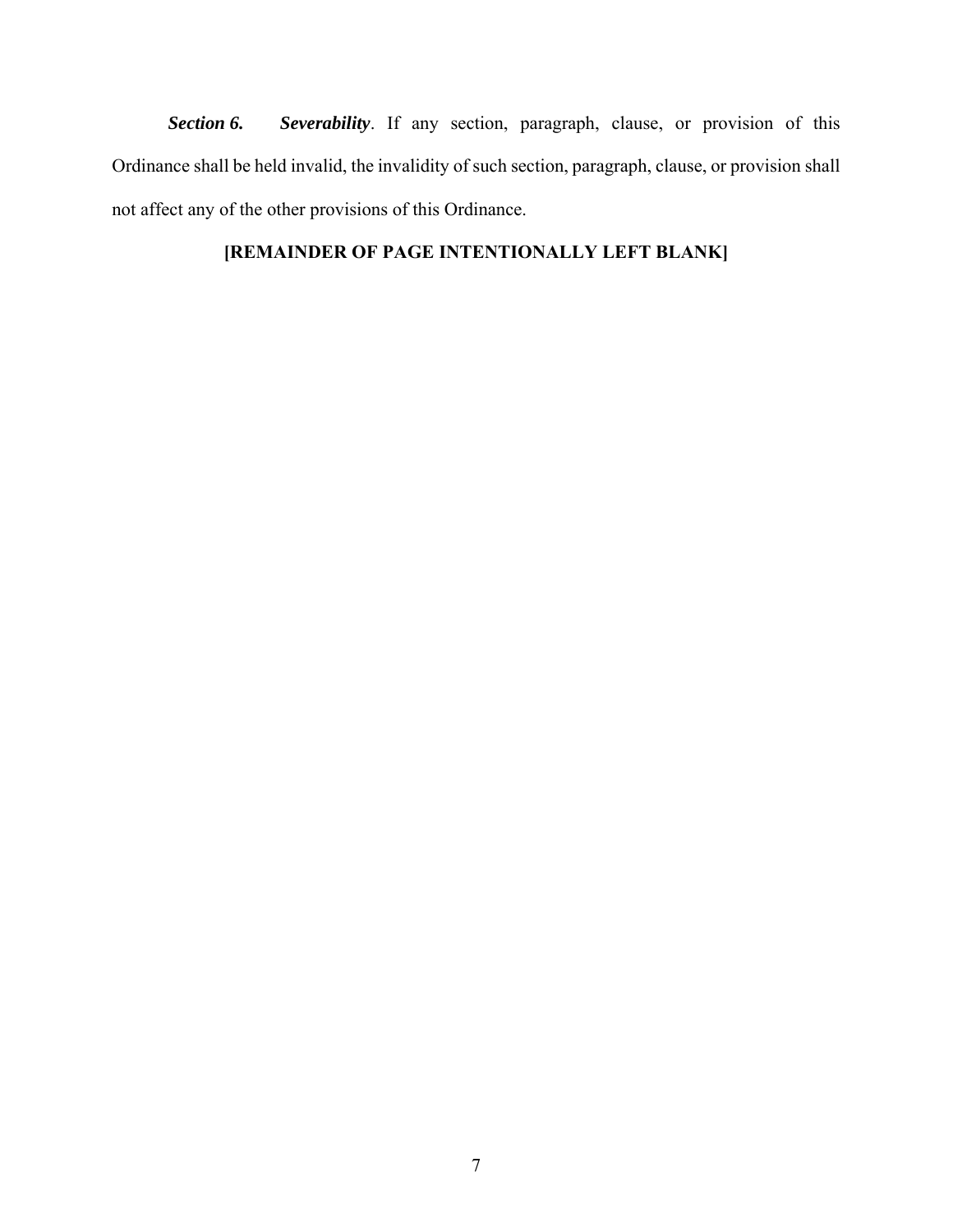*Section 7. Superseder and Effective Date*. All ordinances, resolutions, or orders, or parts thereof, in conflict with the provisions of this Ordinance are to the extent of such conflict hereby superseded, and this Ordinance shall be in full force and effect forthwith upon its adoption and approval, as provided by law.

**AYES:**

**NAYS:** 

**ABSENT:**

Adopted on the 8th day of June, 2022.

Approved June 8, 2022

Village President Village of Antioch Lake County, Illinois

 $\overline{a}$ 

**PUBLISHED** in *The News Sun* on June 13, 2022.

**RECORDED** in the Village Records on June 8, 2022.

**ATTEST:** 

 $\overline{a}$ Village Clerk Village of Antioch Lake County, Illinois

**[SEAL]**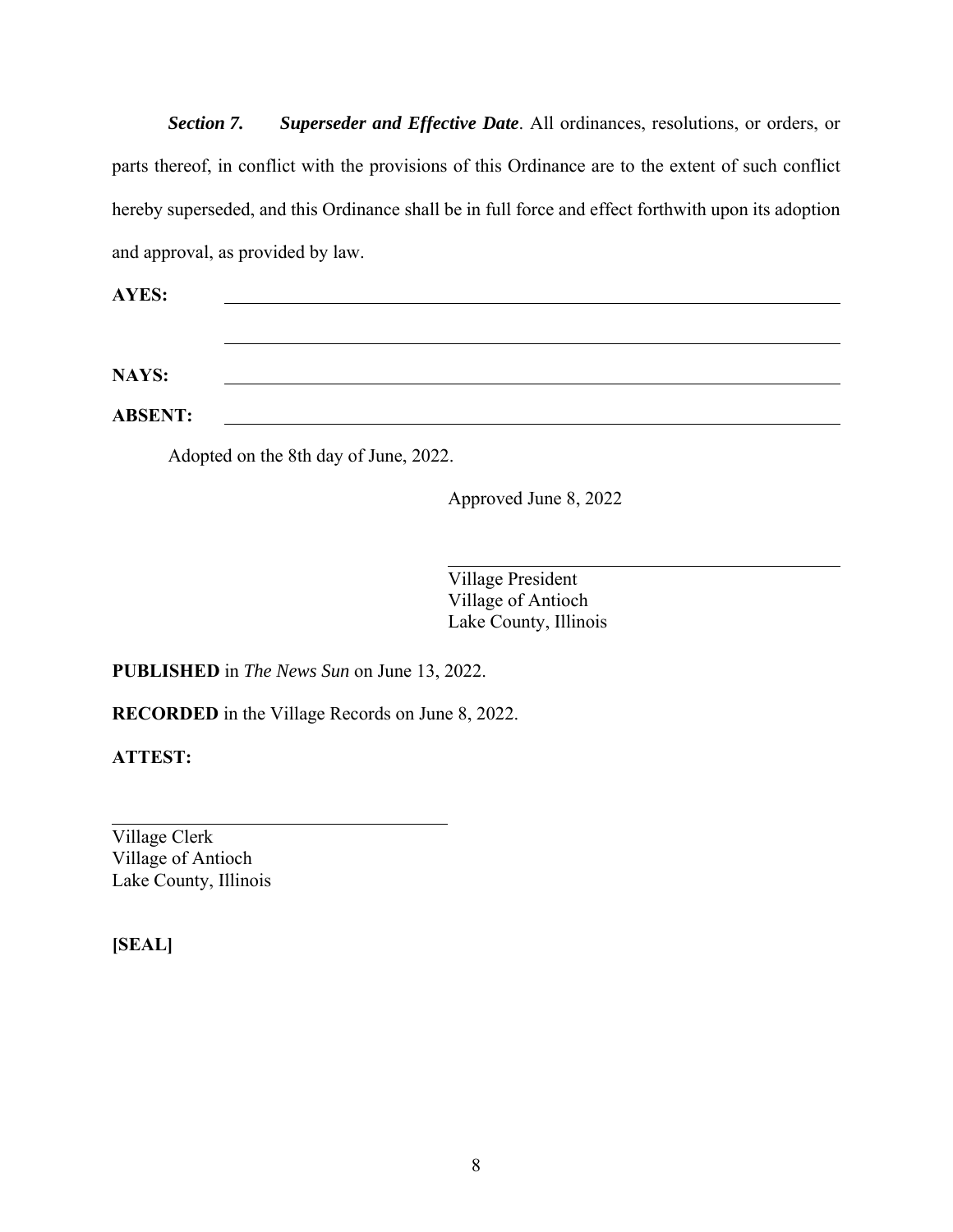#### **CERTIFICATION OF AGENDA, ORDINANCE AND MINUTES**

I, the undersigned, do hereby certify that I am the duly qualified and acting Village Clerk of the Village of Antioch, Lake County, Illinois (the "**Village**"), and as such officer I am the keeper of the books, records, files, and journal of proceedings of the Village and of the President and Board of Trustees thereof (the "**Corporate Authorities**").

I do further certify that the foregoing constitutes a full, true and complete transcript of the minutes of the legally convened meeting (the "**Meeting**") of the Corporate Authorities held on the 8th day of June, 2022 insofar as same relates to the adoption of Ordinance No. 22--- entitled:

> **AN ORDINANCE** authorizing the issuance of General Obligation Bonds (Alternate Revenue Source), Series 2022 of the Village of Antioch, Lake County, Illinois, in the aggregate principal amount of not to exceed \$25,000,000 to finance (i) the costs of the redevelopment plan and project in connection with the Village's Route 83 Redevelopment Project Area, (ii) the costs of the business district plan and project in connection with the Village's East Business District and, (iii) the costs of the business district plan and project in connection with the Village's Central Business District namely, the costs of land acquisition and the construction of public works and improvements, being municipal public buildings, public roadway, water, sanitary sewer, storm sewer, sidewalk, parking, park, recreation, flood mitigation and drainage and utilities improvements, together with related appurtenances, all electrical, professional, financial, bond registrar, legal, mechanical and other services necessary, useful or advisable to such acquisition and development and, incidental to said improvements, to pay bond discount, bond interest, financing, and administrative expense

(the "**Ordinance**") a true, correct, and complete copy of which Ordinance as adopted at the

Meeting appears in the foregoing transcript of the minutes of the Meeting.

I do further certify that the deliberations of the Board on the adoption of said ordinance

were taken openly, that the vote on the adoption of said ordinance was taken openly, that said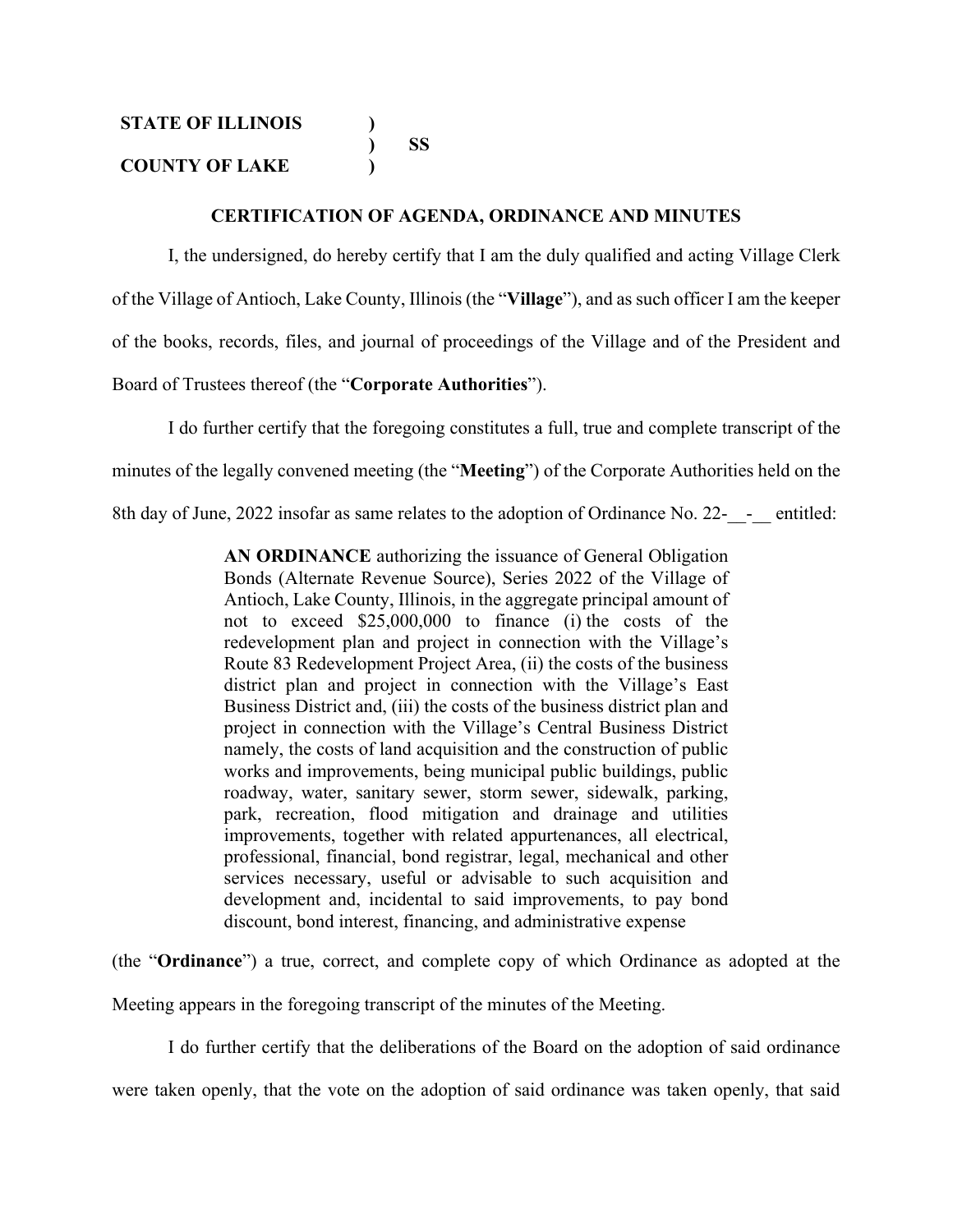meeting was held at a specified time and place convenient to the public, that notice of said meeting was duly given to all of the news media requesting such notice, that an agenda for said meeting was posted at the principal office of the Board at least 48 hours in advance of the holding of said meeting, that said agenda contained a separate specific item concerning the proposed adoption of said ordinance, that at least one copy of said agenda was continuously available for public review during the entire 48-hour period preceding said meeting, that a true, correct and complete copy of said agenda as so posted is attached hereto as **Exhibit A**, that said meeting was called and held in strict compliance with the provisions of the Illinois Municipal Code, as amended, and the Open Meetings Act of the State of Illinois, as amended, and the Local Government Debt Reform Act of the State of Illinois, as amended, and that the Board has complied with all of the applicable provisions of said Code and said Acts and its procedural rules in the adoption of said ordinance.

**IN WITNESS WHEREOF** I have hereunto affixed my official signature and the seal of the Village this  $\_\_\_\_\_\$  day of  $\_\_\_\_\_\_\_\_\_\_$ , 2022.

l

Village Clerk Village of Antioch Lake County, Illinois

**[SEAL]** 

#### **[ATTACH: AGENDA, ORDINANCE AND EXTRACT OF MINUTES]**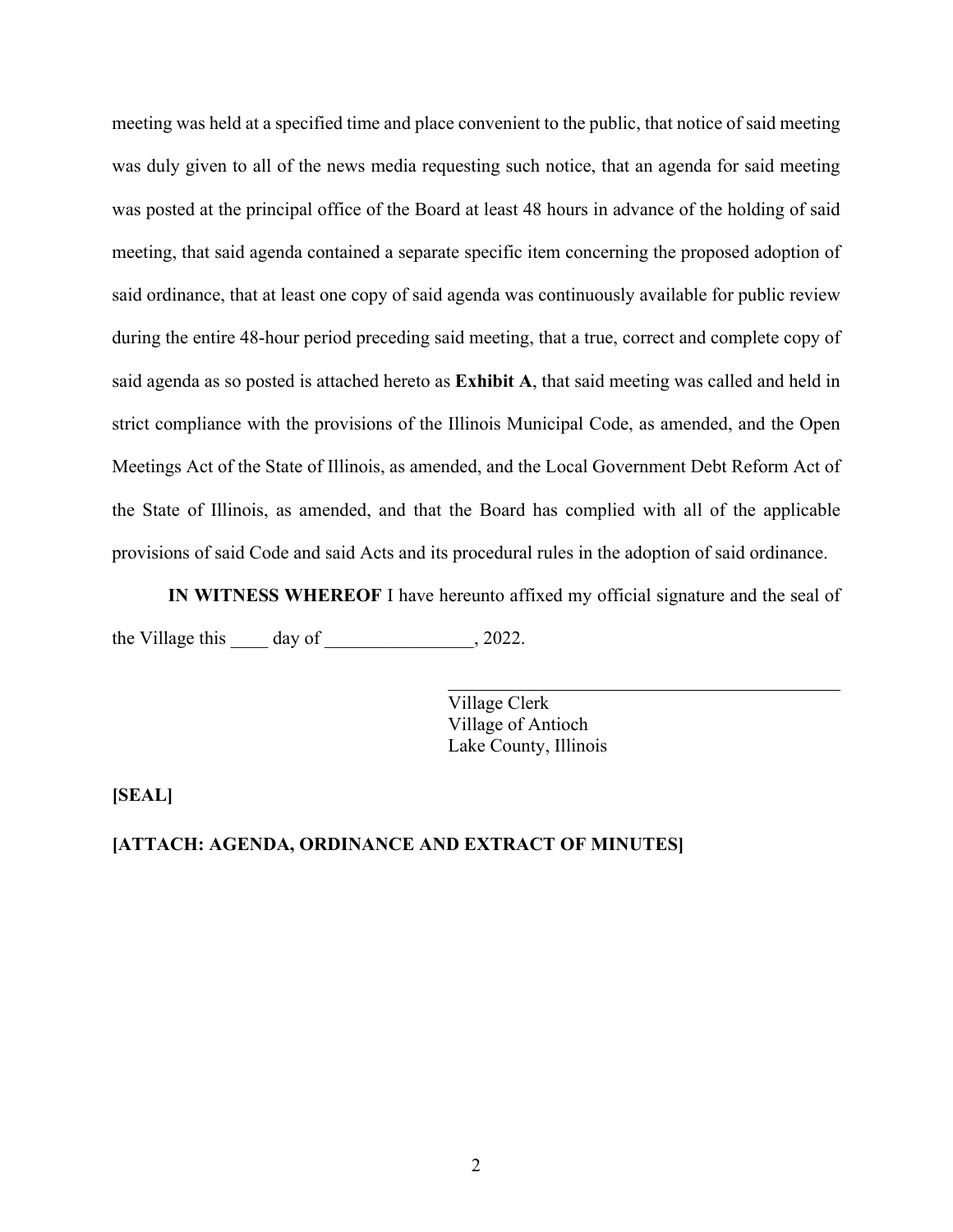#### **PETITION**

To the Village Clerk of the Village of Antioch, Lake County, Illinois:

We, the undersigned, being registered voters of the Village of Antioch, Lake County, Illinois, do hereby petition you to cause the question of issuing General Obligation Bonds (Alternate Revenue Source), Series 2022, of said Village, to be certified to the County Clerk of The County of Lake, Illinois, and submitted to the electors of said Village at the general election to be held on the 8th day of November, 2022.

| Name | Address |                                                                                                                                         |
|------|---------|-----------------------------------------------------------------------------------------------------------------------------------------|
|      |         | _, Antioch, Illinois<br>, Antioch, Illinois<br>, Antioch, Illinois<br>, Antioch, Illinois<br>, Antioch, Illinois<br>, Antioch, Illinois |
|      |         | , Antioch, Illinois<br>, Antioch, Illinois<br>, Antioch, Illinois<br>, Antioch, Illinois<br>, Antioch, Illinois                         |

The undersigned, being first duly sworn, deposes and certifies that he or she is at least 18 years of age, his or her residence address is (Street Address), \_\_\_\_\_\_\_\_\_\_\_\_\_\_\_\_\_\_\_\_\_\_\_\_\_\_\_\_\_\_\_\_(City, Village or Town), County, \_\_\_\_\_\_\_\_\_\_\_\_\_\_\_\_\_\_(State), that he or she is a citizen of the United States of America, that the signatures on the foregoing petition were signed in his or her presence and are genuine, that to the best of his or her knowledge and belief the persons so signing were at the time of signing said petition registered voters of said Village and that their respective residences are correctly stated therein.

 $\overline{a}$ 

Signed and sworn to before me this  $\frac{day \text{ of }_{2000}}{x}$ , 2022.

Illinois Notary Public

 $\overline{a}$ 

My Commission expires

**(NOTARY SEAL)**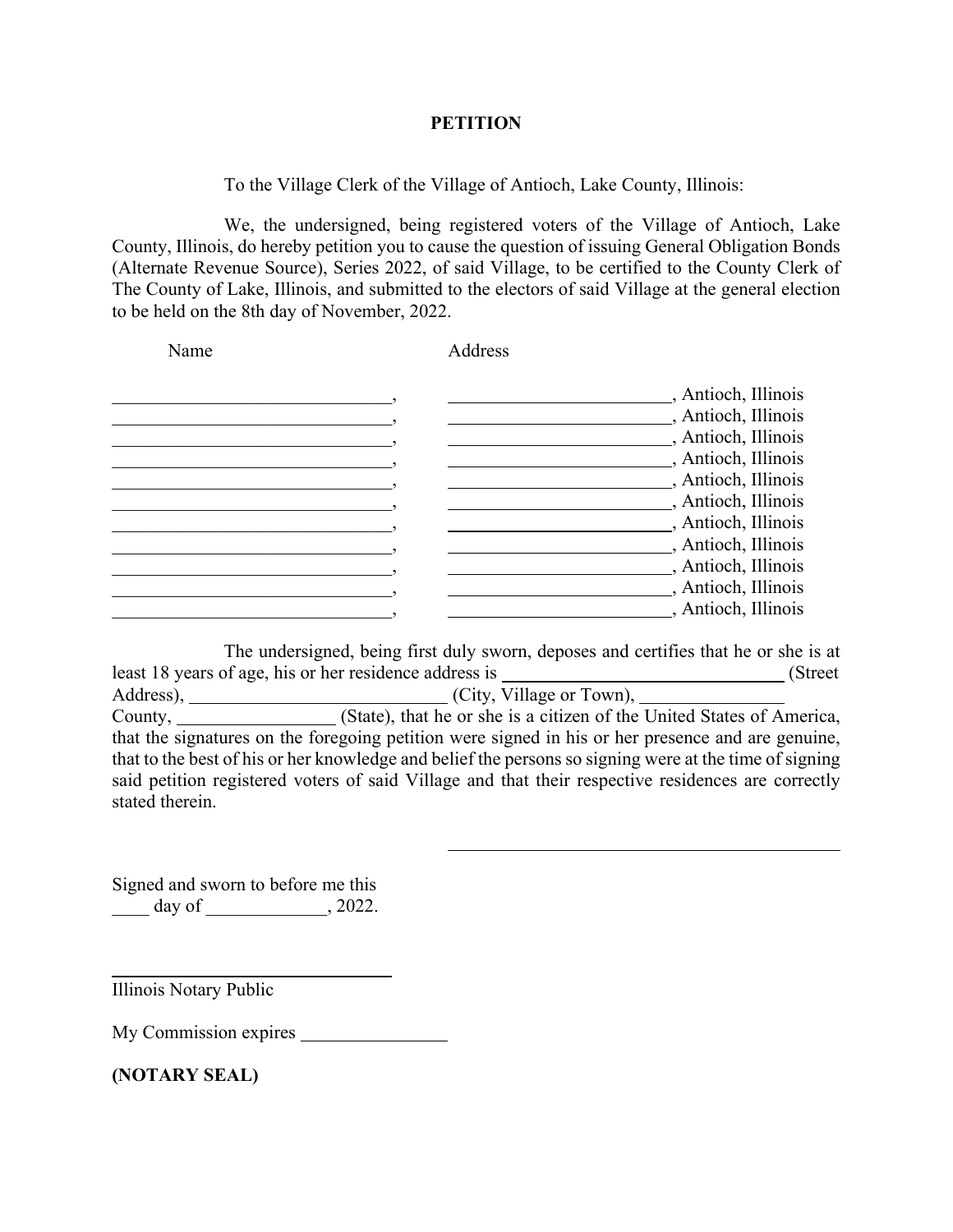**STATE OF ILLINOIS )** 

 **) SS** 

### **COUNTY OF LAKE )**

### **ALTERNATE BONDS NO PETITION CERTIFICATE**

I, the undersigned, do hereby certify that I am the duly qualified and acting Village

Clerk of the Village of Antioch, Lake County, Illinois (the "**Village**"), and as such officer I am the

keeper of the books, records, files and journal of proceedings of the Village and of the President

and Board of Trustees of the Village.

I do further certify that Ordinance No. 22- - being the ordinance entitled:

**AN ORDINANCE** authorizing the issuance of General Obligation Bonds (Alternate Revenue Source), Series 2022 of the Village of Antioch, Lake County, Illinois, in the aggregate principal amount of not to exceed \$25,000,000 to finance (i) the costs of the redevelopment plan and project in connection with the Village's Route 83 Redevelopment Project Area, (ii) the costs of the business district plan and project in connection with the Village's East Business District and, (iii) the costs of the business district plan and project in connection with the Village's Central Business District namely, the costs of land acquisition and the construction of public works and improvements, being municipal public buildings, public roadway, water, sanitary sewer, storm sewer, sidewalk, parking, park, recreation, flood mitigation and drainage and utilities improvements, together with related appurtenances, all electrical, professional, financial, bond registrar, legal, mechanical and other services necessary, useful or advisable to such acquisition and development and, incidental to said improvements, to pay bond discount, bond interest, financing, and administrative expense

(the "**Ordinance**") was presented to and passed by the President and Board of Trustees of the

Village at its legally convened meeting held on the 8th day of June, 2022 and approved by the

President of the Village on the 8th day of June, 2022.

I do further certify that the Ordinance was duly and properly published in a

newspaper of general circulation within the Village, on the 13th day of June, 2022.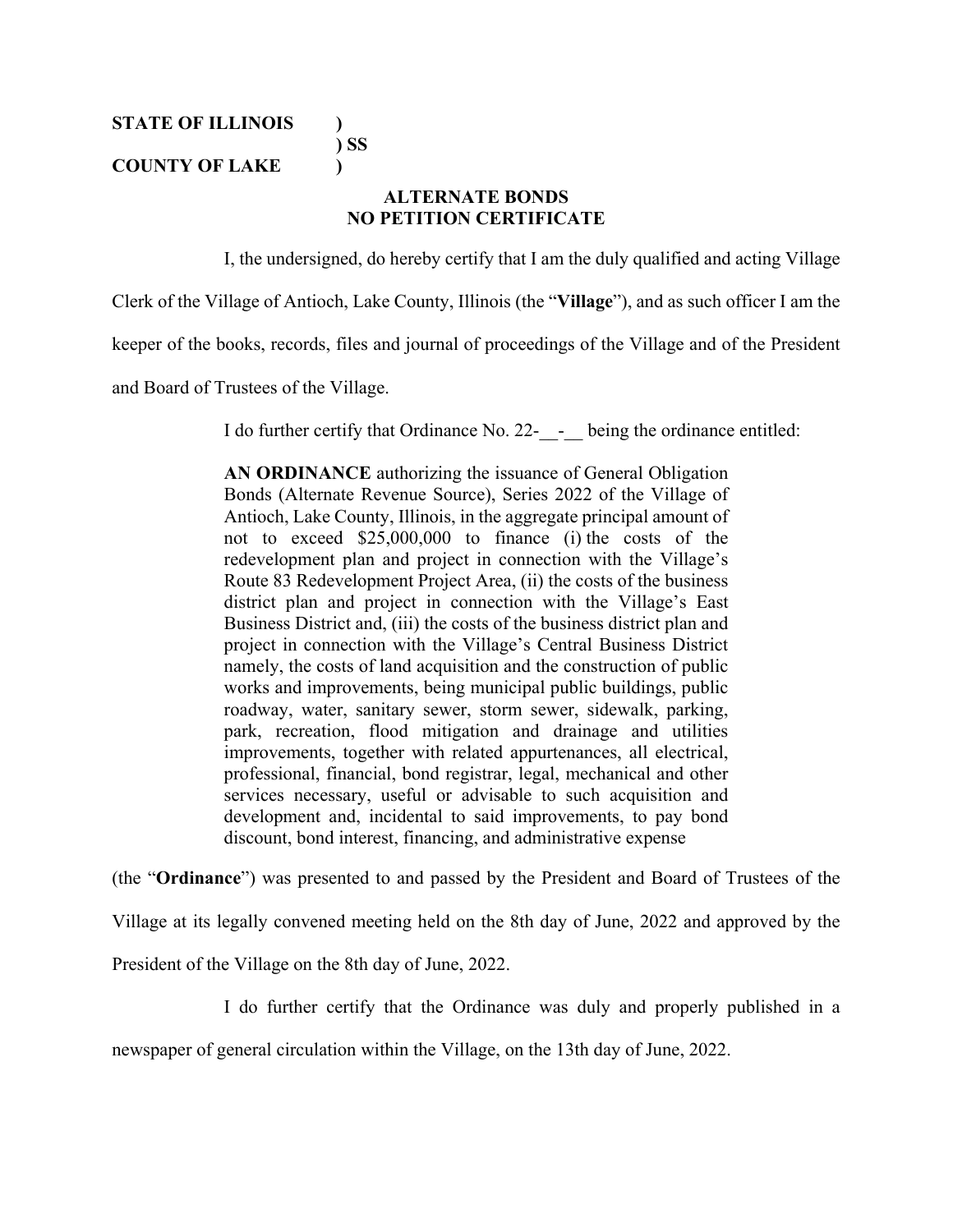I do further certify that included within the Ordinance was a notice of (1) the specific number of voters required to sign any petition requesting that the question of the issuance of the alternate bonds, being general obligation bonds payable from funds consisting of (a) the incremental property taxes, if any, derived from the Route 83 Redevelopment Project Area (the "**Redevelopment Project Area**") of the Village, (b) the amounts on deposit in and to the credit of the Special Tax Allocation Fund for the Redevelopment Project Area, (c) the retailers' occupation tax and service occupation tax, if any, derived from the East Business District (the "**East Business District**") of the Village, (d) the amounts on deposit in and to the credit of the East Business District Tax Allocation Fund for the East Business District, (e) the retailers' occupation tax and service occupation tax, if any, derived from the Central Business District (the "**Central Business District**") of the Village, and (f) the amounts on deposit in and to the credit of the Central Business District Tax Allocation Fund for the Central Business District (collectively, the "**Pledged Revenues**") of the Village (the "**Bonds**"), be submitted to referendum; (2) the time in which such petition must have been filed; (3) the date of the prospective referendum; and (4) the statement that identifies any revenue source that will be used to pay the principal of and interest on the Bonds.

I do further certify that I did make available and provide to anyone so requesting a petition form, in the form as attached hereto, which petition form provided for submission to the electors of the Village of the question as set forth therein. Such petition form was available from me continuously from June  $8, 2022$ , up to and including  $\qquad \qquad$ , 2022.

I do further certify that no petition has been filed in my office within 30 days after publication of the Ordinance and said Notice or as of the time of the signing hereof as provided by statute requesting that the question of the issuance of any of the Bonds be submitted to referendum.